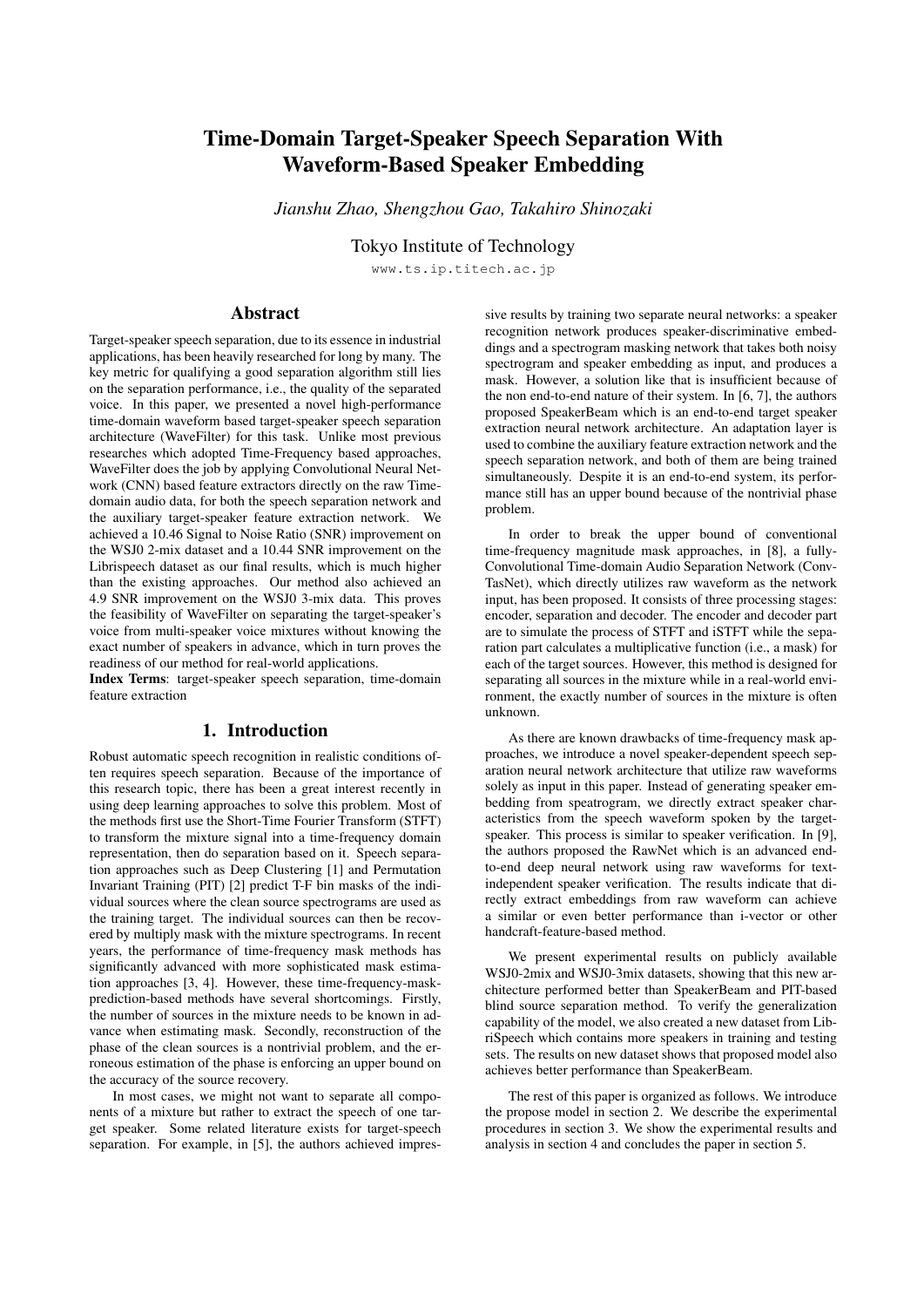

Figure 1: *Schematic diagram of proposed model*

# 2. Problem Definition

The problem of single-channel target speech separation is defined as estimating the target speaker source  $s_t(t)$  from C speaker sources  $s_1(t), \ldots, s_c(t) \in \mathbb{R}^{1 \times T}$ , given the mixture waveform signal  $x(t) \in \mathbb{R}^{1 \times T}$ , where

$$
x(t) = \sum_{i=1}^{C} s_i(t),
$$
 (1)

In most traditional speech separation methods, Short time Fourier transform (STFT) and inverse Short time Fourier transform (iSTFT) are used to covert time domain signal into timefrequency domain. In contrast with these conventional methods, we aim to directly estimate  $s_t(t)$  from  $x(t)$  in time domain.

# 3. Approach

The schematic diagram of the system is shown in Fig. 1. The overall system is comprised of two components: the feature extraction network and the speech separation network. The speech separation network acts as the main speech separator, and the feature extraction network extracts the target-speaker characteristic from the auxiliary waveform to aid the main separation network. Firstly, two encoders with the exact same configuration are used to transform the input mixture and the auxiliary waveform into intermediate feature spaces. The speech separation network then takes both embedding from the mixture waveform and the output of the feature extraction network as the input to estimate a mask for the target source. The separated speech is recovered by converting the masked encoder features using a decoder module. In this section, we will describe the details of each of the steps.

#### 3.1. Feature extraction module

The purpose of the feature extraction module is to extract speaker characteristics and transform them into an intermediate space using several residual blocks. Firstly, the auxiliary speech of the target speaker is passed to the encoder which uses an 1-D convolution layer to convert the 1-dimensional signal into matrix representations. After encoding, various residual blocks are utilized to further process the encoded signal. The design of the residual block is based on the recent work in [9], which is developed for speaker verification tasks. Fig. 2 shows the details of each residual block. Each block consists of 2 CNN operations,



Figure 2: *Residual block*

with nonlinear activation functions and normalization added between each two convolution operations.

Motivated by the temporal convolutional network [10, 11, 12], we stack 3 residual blocks together with exponentially increasing dilation factors 1,2,4. The input to each block is zero padded accordingly to ensure the output length is the same as the input. The output of each residual block is used to adapt speech separation module to focus on the target speech in the mixture.

### 3.2. Speech separation module

The speech separation module is based on the related work [8] in which the authors proposed Conv-TasNet, which achieves significant performance on single channel time-domain speech separation. As shown in figure 1, the neural networks takes two input: the raw waveform of mixture signal and the speaker features computed by the residual block of the feature extraction network. The encoder structure is the same as it is in the feature extraction module.

Following the best performed configuration in Conv-TasNet, each dilated 1-D conv block consists of 8 convolution layers with nonlinear activation functions and normalization layers inserted between each two convolution operations. The output of residual block is combined with the input of the first convolution layer of each dilated 1-D conv block using an element-wise multiplication. The dilation factors increase exponentially to ensure a sufficiently large temporal context window to take advantages of the long-range dependencies of the speech signal. The target speech then reconstructed by 1-D transposed convolution operations in the decoder.

## 3.3. Training target

Following the recent literature on deep learning based speech separation tasks, we employ the Scale-Invariant Source-to-Noise Ratio (SI-SNR), which has commonly been used as the evaluation metric for source separation tasks, as the training cri-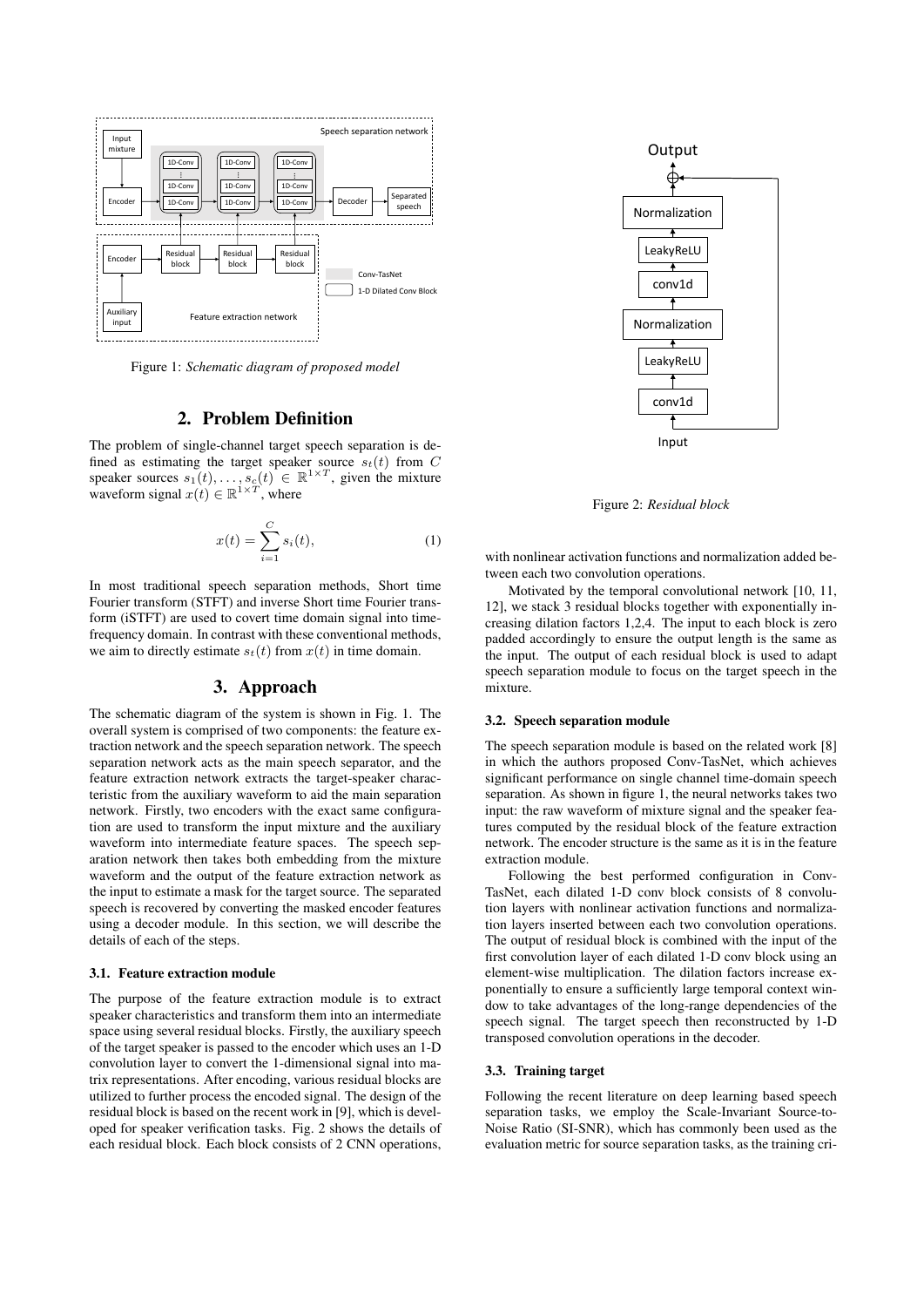terion replacing the standard source-to-distortion ratio (SDR) [13]. SI-SNR is defined as:

$$
e_{noise} = \hat{s} - s_{target} \tag{2}
$$

SI-SNR = 
$$
10 \log_{10} \frac{\|s_{target}\|^2}{\|e_{noise}\|^2}
$$
, (3)

where  $s_{target} = \frac{\langle \hat{s}, s \rangle s}{\|s\|^2}$ .  $\hat{s} \in \mathbb{R}^{1 \times T}$  and  $s \in \mathbb{R}^{1 \times T}$  represent the estimated and reference signals, respectively, and  $||s||^2 = \langle s, s \rangle$ denotes the signal power. For SI-SNR, the scale invariant is guaranteed by normalizing estimated and reference signals to zero mean.

# 4. Experimental Setup

In this section, we describe our experimental setup: the datasets used to train speech separation and feature extraction network also the details of two components of the system separately, as well as the metrics to assess the systems.

#### 4.1. Data

## *4.1.1. WSJ0-mix data*

We use the WSJ0-2mix dataset and WSJ0-3mix dataset which were introduced in [14] since it has been widely used for singlechannel speech separation tasks and related works. A 30-hourlong training set and a 10-hour-long validation set of twospeaker mixtures were generated by randomly selecting utterances by different speakers from the WSJ0 training set si\_tr\_s, and mixing them at various SNR between 0 dB and 5 dB. The 5h test set was generated similarly using utterances from sixteen speakers from the WSJ0 development set si\_dt\_05 and evaluation set si\_et\_05. We randomly selected a clean utterance of the target speaker different from that in the mixture to be the reference utterance.

## *4.1.2. Librispeech 2 mixture data*

To further prove the generalization capability of WaveFilter, we created a different corpus. The corpus consists of simulated mixtures of 2 speakers selected from the corpus of Librispeech [15]. We used the training and the development sets which contains 2338 speakers and 73 speakers respectively. The data in the Librispeech dataset have relatively long silences at the beginning and the end of each clip and these silences are trimmed to keep consistency with the WSJ data. As for the generation of the data, we first randomly select one amongst the 2 speakers as the target speaker and the other as the interference speaker. Then we choose an utterance from each speaker and overlay them to create the mixture input. The utterance of target speaker is the ground truth. A reference utterance of the target speaker different from the ground truth is selected as auxiliary input. According to the above method, we created a 45-hourlong training set and a 5-hour-long test set. This corpus is more challenging because it contains more speakers.

#### 4.2. Network configuration

The inputs of the speech separation and the feature extraction network are the time-domain mixture utterance and the auxiliary utterance respectively. The utterance was encoded to an intermediate representation by using a 1-D convolution layer which has 512 filters with 32ms window length and 16ms window shift. After that, a  $1 \times 1$ -conv layer maps the encoded 512 dimensional features into 128 dimensions to be the input of the Conv-Tasnet. All input utterances are segmented into 4 seconds each and are resampled at 8 kHz.

We utilized the network architecture shown in Fig. 1 for all experiments. Following the configuration of the Conv-TasNet, the speech separation network consists of 3 1-D Dilated Conv Blocks, with each Dilated Conv Block being a stack of 8 1D-Conv blocks. The detailed structure of each 1D-Conv block is an exact adoption from the original paper, and can be found in [8]. For feature extraction network, it consists of 3 Residual block which has shown in Fig. 2. For the first conv1d layer in residual block it takes 128-dimension inputs and generates 512-dimension outputs. LeakyReLU nonlinear activation function with the negative slope parameter being 0.3 and a normalization layer are added between two convolution layers. The second conv1d layer takes 512-dimension inputs and generate 512-dimension outputs which are used as the inputs to each 1- D Dilated Conv Block in Conv-TasNet. The dilation and zero padding parameters of each residual block are exponentially increased from 1 to 4. The decoder consist of a conv1d transpose layer which converts the intermediate representation of the utterance back to time domain.

For training all networks, we use the Adam optimizer [16] with an initial learning rate of 0.0001 and train 200 epochs for the WSJ dataset, and 150 epochs for the Librispeech dataset. We did not use dropouts.

### 4.3. Evaluation

We use two metrics: Source to Distortion Ratio (SDR) and Short Term Objective Intelligibility (STOI) [17] as the evaluation criteria for our proposed model.

### *4.3.1. Source to distortion ratio*

SDR was defined in [13] and becomes a very popular metric to evaluate the performance of source separation system. It is an energy ratio expressed in decibels (dB) and defined as:

$$
SDR = 10 \log_{10} \frac{\|s_{target}\|^2}{\|e_{interf} + e_{noise} + e_{artif}\|^2}
$$
 (4)

where  $e_{interf}$ ,  $e_{noise}$  and  $e_{artif}$  are respectively the interferences, noise, and artifacts error terms. Thus, a higher number denotes a better performance.

### *4.3.2. Short term objective intelligibility*

Short-time objective intelligibility (STOI) is a metric that is closely related to the human auditory perception and widely used in speech separation researches as the evaluation criterion. STOI is a function of a TF-dependent intermediate intelligibility measure, which is based on the correlation between temporal envelopes of the clean and degraded speech in short-time (382 ms) segments. It has been commenly used as metrics in many related works. For example, speech enhancement [18], speech separation [19], as well as speech dereverberation and denoising [20].

# 5. Results

# 5.1. WSJ0 2 mixture data

Table 1 presented the performance comparison of WaveFilter with some of the top performing baseline models on the WSJ0 2-mix dataset. We ran the experiments on the exact same dataset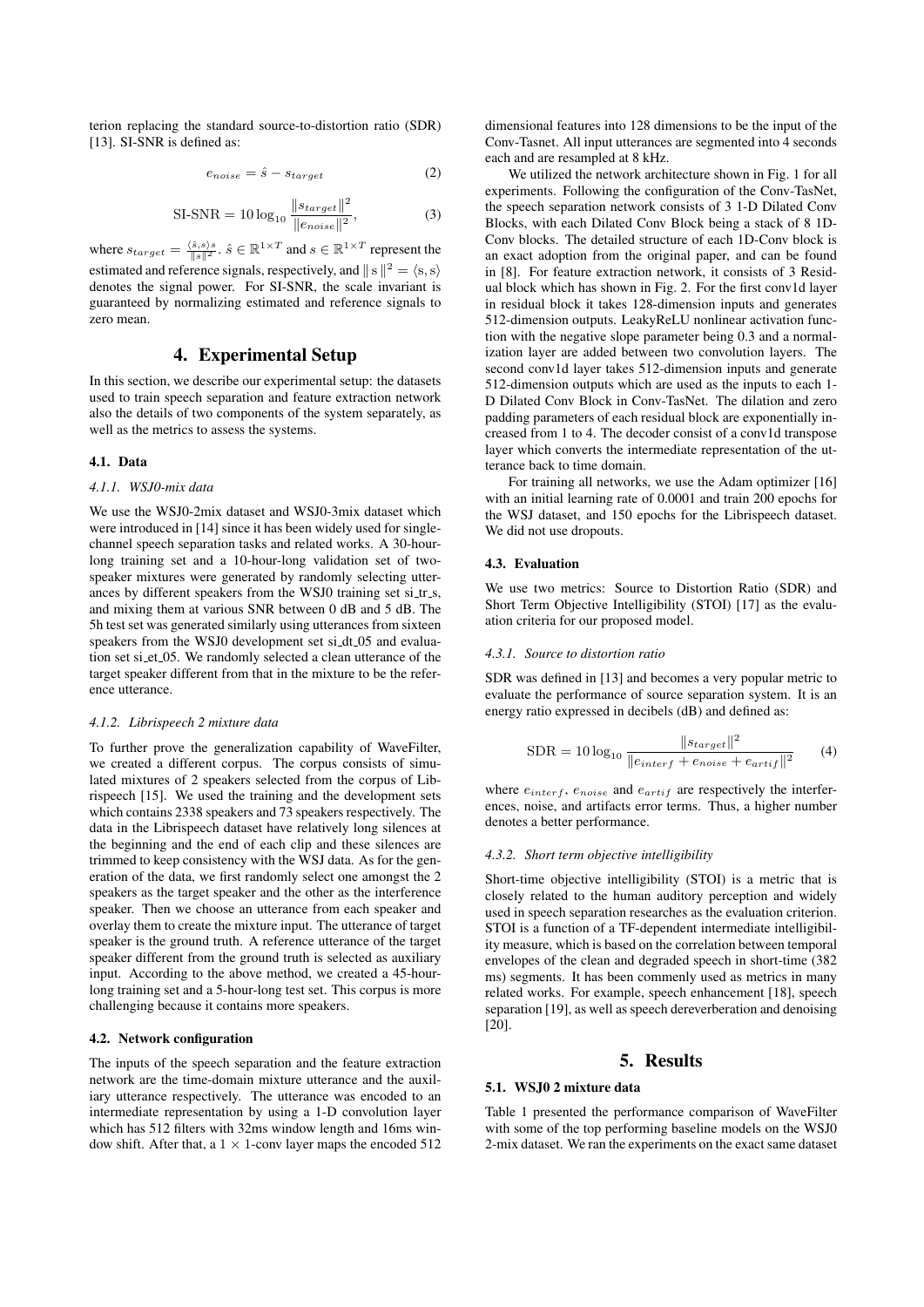Table 1: *SDR and STOI results for WSJ0-2mix data*

|                   | $\Delta$ SDR | $\Delta$ STOI |
|-------------------|--------------|---------------|
| PIT               | 8.6          | 0.101         |
| SpeakerBeam FA 10 | 9.4          | 0.106         |
| SpeakerBeam FA 20 | 9.6          | 0.107         |
| SpeakerBeam FA 30 | 9.7          | 0.110         |
| SpeakerBeam SA    | 9.6          | 0.132         |
| WaveFilter        | 10.46        | 0.152         |

Table 2: *SDR and STOI results for Librispeech-2mix data*

|                | ASDR  | ∆STOI |
|----------------|-------|-------|
| SpeakerBeam SA | 9.23  | 0.138 |
| WaveFilter     | 10.44 | 0.164 |

as the baseline models, which are presented in [6] and [2], to have a fair comparison. We can see there is a clear advantage of WaveFilter over the baseline models in both SDR improvement and STOI improvement.

# 5.2. Librispeech 2 mixture data

To further enhance the credibility of our results, we also ran experiments for both the SpeakerBeam baseline model and Wave-Filter on the Librispeech 2-mixture data for performance comparison. Table 2 presented the results. We once more observed a significant improvement in both SDR and STOI metrics for WaveFilter. However do take note that this result for the SpeakerBeam model is not written in the original paper, instead that is the result of our own reproduction of their experiment on the Librispeech 2-mixture dataset.

## 5.3. WSJ0 3 mixture data

We also ran experiments using WaveFilter on the WSJ0 3 mixture dataset. The result presented in Table 3 is obtained by feeding no prior knowledge of the exact number of speakers into WaveFilter. We do see a decent SDR and STOI improvement of the resultant separated speech, and this demonstrated WaveFilter's capability in target-speaker voice extraction in a multi-speaker environment.

### 5.4. Example data

To better illustrate the effectiveness of WaveFilter, We picked a set of audio from our experimental results on WSJ0 2-mix dataset in Fig. 3 as examples. Fig. 3a is the spectrum of the mixture input for our separation algorithm, Fig. 3b is of the tagetspeaker's original voice and Fig. 3c is of the extracted voice. We can see a clear distinction between the mixture clip and the

Table 3: *SDR and STOI results for WSJ0-3mix data*

|            |    | $\triangle$ SDR $\triangle$ STOI |
|------------|----|----------------------------------|
| WaveFilter | 49 | 0.135                            |



Figure 3: *Example data spectrum*

extracted clip, and a noticeable similarity between the original clip and the extracted clip, which proves that WaveFilter succeeded in recovering the target-speaker's original voice from the mixture to a large extent.

# 6. Conclusions and Future Work

In this paper, we presented a new model for the task of targetspeaker voice separation from a voice mixture. The model is proven by experiments to be more effective than any existing solutions in the field. The full time-domain-based nature gives WaveFilter a higher degree in the end-to-endness, and thereby increase the upper bound of the performance as it makes fewer assumptions. The multi-speaker mixture compatibility broadens the scope of possible applications of WaveFilter in realworld usages.

Of course there is still room for improvements. One possible future work might be to improve the separation performance on mixture with more than 3 speakers as it can be seen that the performance on the 3-mixture dataset is relatively low under the current setting, to get WaveFilter more prepared for industrial mass implementation.